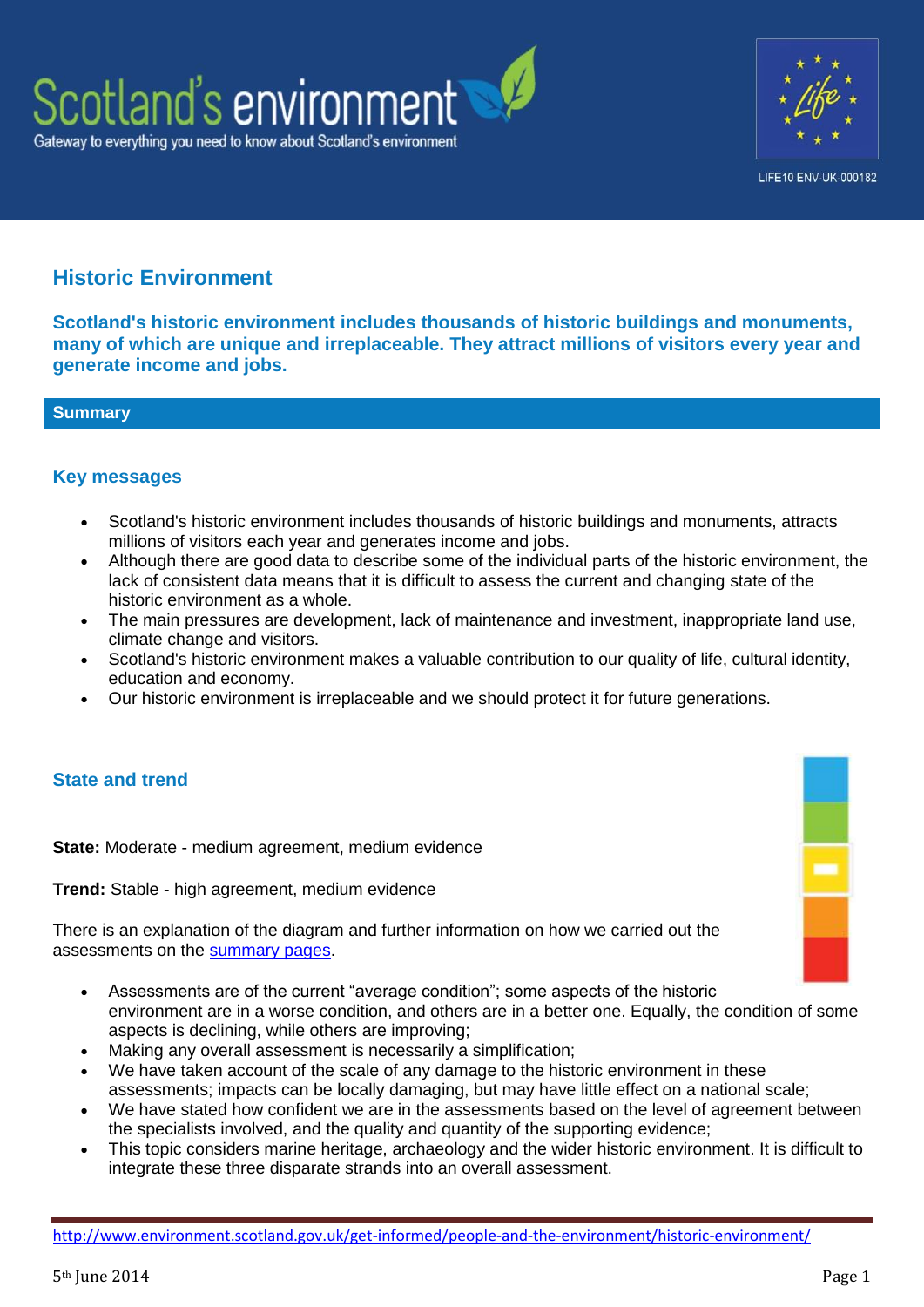



## **Overview**

Scotland's historic environment is made up of the physical evidence of past human activity as well as associated concepts that we cannot see or touch, such as stories and traditions. It includes archaeological sites and monuments, buildings, gardens and landscapes, artefacts and archives. The historic environment enriches Scotland's landscapes and townscapes, and is central to the country's distinctive character. It makes a major contribution to Scotland's national identity, culture and economy.

# **Importance of the historic landscape**

Our whole environment – rural and urban, on land and under water – has a history that contributes to its quality and character. It has been shaped by human and natural processes over thousands of years. This is most obvious in our built heritage: ancient monuments; archaeological sites and landscapes; historic buildings; townscapes; parks; gardens and designed landscapes; and in our marine heritage; for example, in the form of historic shipwrecks or underwater landscapes that were once on dry land.

The historic environment is estimated to contribute [more than £2.3 billion](http://www.heacs.org.uk/documents/2009/ecotec.pdf) (2.6%) of Scotland's national gross [value added](http://www.ons.gov.uk/ons/guide-method/method-quality/specific/economy/national-accounts/gva/index.html) (GVA), which is the contribution to the economy of each individual producer, industry or sector in Scotland. The historic environment also accounts for 2.5% of Scotland's total employment, directly supporting 41,000 full-time-equivalent employees. It is a magnet for tourism and inward investment – attracting around 14 million visitors each year – and it promotes a positive image of Scotland, at home and abroad, creating a sense of place and a unique cultural identity.

Heritage-led development benefits communities and the economy, bringing about regeneration of the built environment and work for the construction industry. The historic environment also provides many opportunities for volunteering across Scotland and contributes to education and training programmes in schools and colleges, as well as developing traditional skills within the construction workforce. Maintaining [the historic environment is important for Scotland's construction industry,](http://www.historic-scotland.gov.uk/reconomiimpact-ecorys2013.pdf) directly supporting 10,500 fulltime-equivalent employees, and contributing some £1 billion to Scotland's GVA.

# **Parts of the historic landscape**

Some parts of Scotland's historic environment are protected through the process of 'designation'. The process aims to identify the most important parts of the built environment to recognise their significance and enhance their protection.

Designated assets currently include:

- 5 [world heritage sites;](http://www.historic-scotland.gov.uk/index/heritage/worldheritage/world-heritage-sites-in-scotland.htm)
- 47,672 [listed buildings;](http://www.historic-scotland.gov.uk/index/heritage/historicandlistedbuildings.htm)
- 8,205 [scheduled monuments;](http://www.historic-scotland.gov.uk/index/heritage/searchmonuments.htm)
- 390 [designed gardens and landscapes;](http://www.historic-scotland.gov.uk/index/heritage/gardens.htm)
- 645 [conservation areas;](http://www.scotland.gov.uk/resource/Doc/37428/0009675.pdf)
- 8 [protected wrecks;](http://www.historic-scotland.gov.uk/index/heritage/wrecksites.htm)
- 7 [scheduled wrecks;](http://www.historic-scotland.gov.uk/index/heritage/wrecksites/scotlands-historic-wrecks.htm)
- 1 [historic marine protected area;](http://www.historic-scotland.gov.uk/index/heritage/wrecksites/scotlands-historic-wrecks.htm)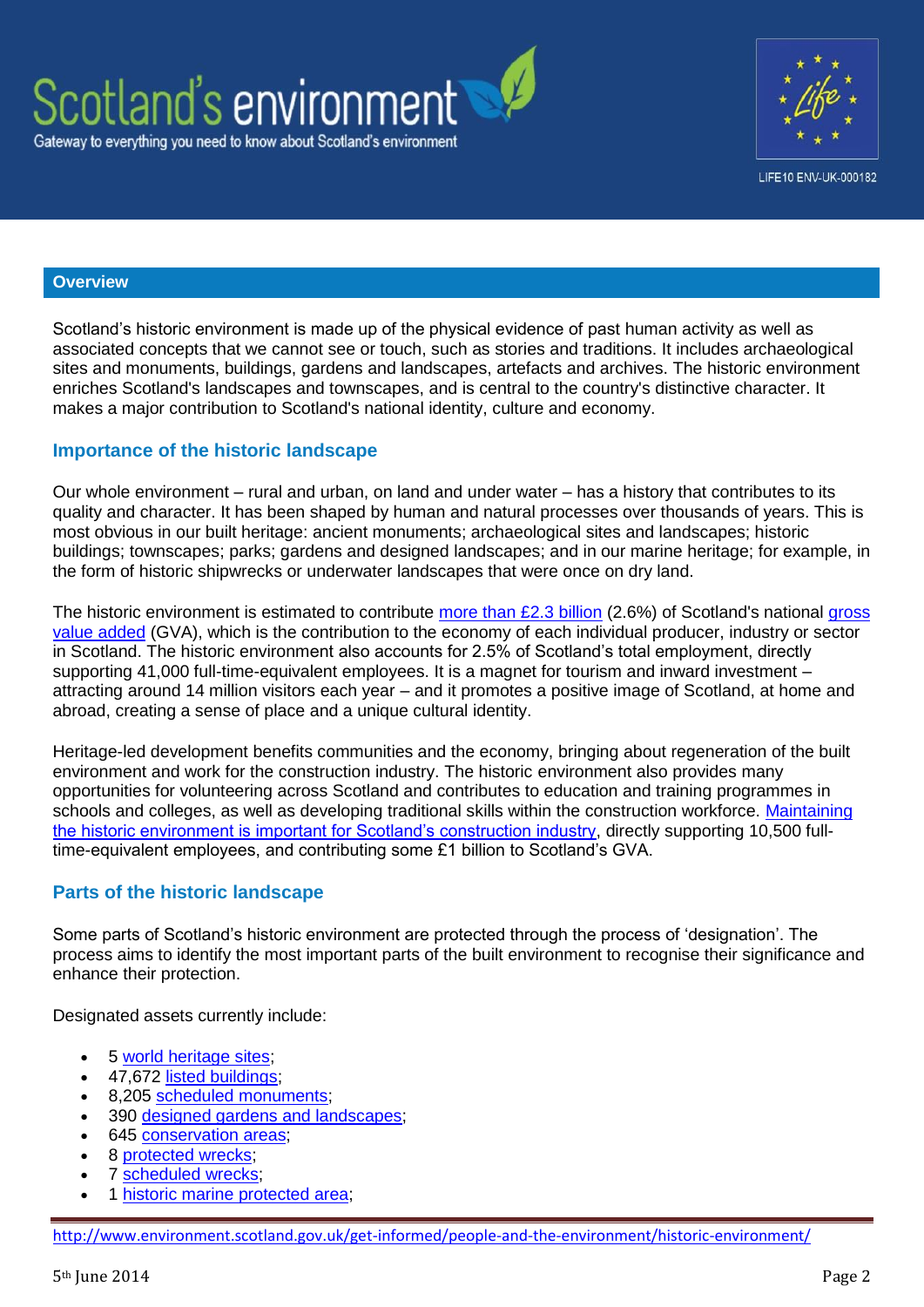



28 [nationally important battlefields.](http://www.historic-scotland.gov.uk/index/heritage/battlefields.htm)

Scotland has two [national parks](http://www.nationalparks.gov.uk/) and 40 [National Scenic Areas.](http://www.scotland.gov.uk/resource/Doc/1051/0058088.pdf) These contain many important features of the historic environment, and you can find more information about them in the [Landscape](http://www.environment.scotland.gov.uk/get-informed/land/landscape/) topic.

Much of the historic environment is undesignated. The Royal Commission on the Ancient and Historical [Monuments of Scotland](http://www.rcahms.gov.uk/) (RCAHMS) and local authority Sites and Monuments Records (SMRs) also hold information on historic environment assets that are not necessarily nationally important or legally protected, but nonetheless contribute to Scotland's overall historic environment. There are currently 295,784 RCAHMS records of historic assets or events available [on the RCAHMS website.](http://www.rcahms.gov.uk/search.html) There are 283,238 records held by local authority SMRs.

# **Description of the historic environment**

#### **World Heritage Sites**

Scotland has five World Heritage Sites (sites of outstanding universal value) under the terms of the [UNESCO World Heritage Convention.](http://whc.unesco.org/en/conventiontext)

Four are cultural World Heritage Sites:

- [Edinburgh Old and New Towns;](http://www.historic-scotland.gov.uk/index/heritage/worldheritage/world-heritage-sites-in-scotland/old-and-new-towns-of-edinburgh.htm)
- [New Lanark;](http://www.historic-scotland.gov.uk/index/heritage/worldheritage/world-heritage-sites-in-scotland/new-lanark.htm)
- The [Heart of Neolithic Orkney;](http://www.historic-scotland.gov.uk/index/heritage/worldheritage/world-heritage-sites-in-scotland/neolithic-orkney.htm)
- [The Antonine Wall.](http://www.historic-scotland.gov.uk/index/heritage/worldheritage/world-heritage-sites-in-scotland/antoninewall.htm)

[St Kilda](http://www.historic-scotland.gov.uk/index/heritage/worldheritage/world-heritage-sites-in-scotland/st-kilda.htm) is a mixed cultural and natural World Heritage Site.

#### **Properties in care**

A 'property in care' is an ancient monument or historic building that is cared for by [Historic Scotland](http://www.historic-scotland.gov.uk/index/places/propertysearch/aboutourproperties.htm) under the terms of the [Ancient Monuments and Archaeological Areas Act 1979.](http://www.legislation.gov.uk/ukpga/1979/46) There are [345 properties](http://www.historic-scotland.gov.uk/index/places/managedproperties.htm) in the care of Historic Scotland including Edinburgh Castle, Melrose Abbey and Urquhart Castle.

## **Listed buildings**

Historic Scotland lists buildings of special historic or architectural interest and maintains associated descriptions of these [listed buildings.](http://www.historic-scotland.gov.uk/historicandlistedbuildings)

The lists ensure that information is available for the planning process to take the needs of the historic environment into account. [Scotland's Historic Environment Audit](http://www.historic-scotland.gov.uk/heritageaudit) shows that there were 47,672 listed buildings in Scotland in March 2012: an increase of 507 since 2008. Buildings are assigned to one of three categories according to their relative importance. All listed buildings receive equal legal protection, which applies to the interior and exterior of the building, regardless of its category.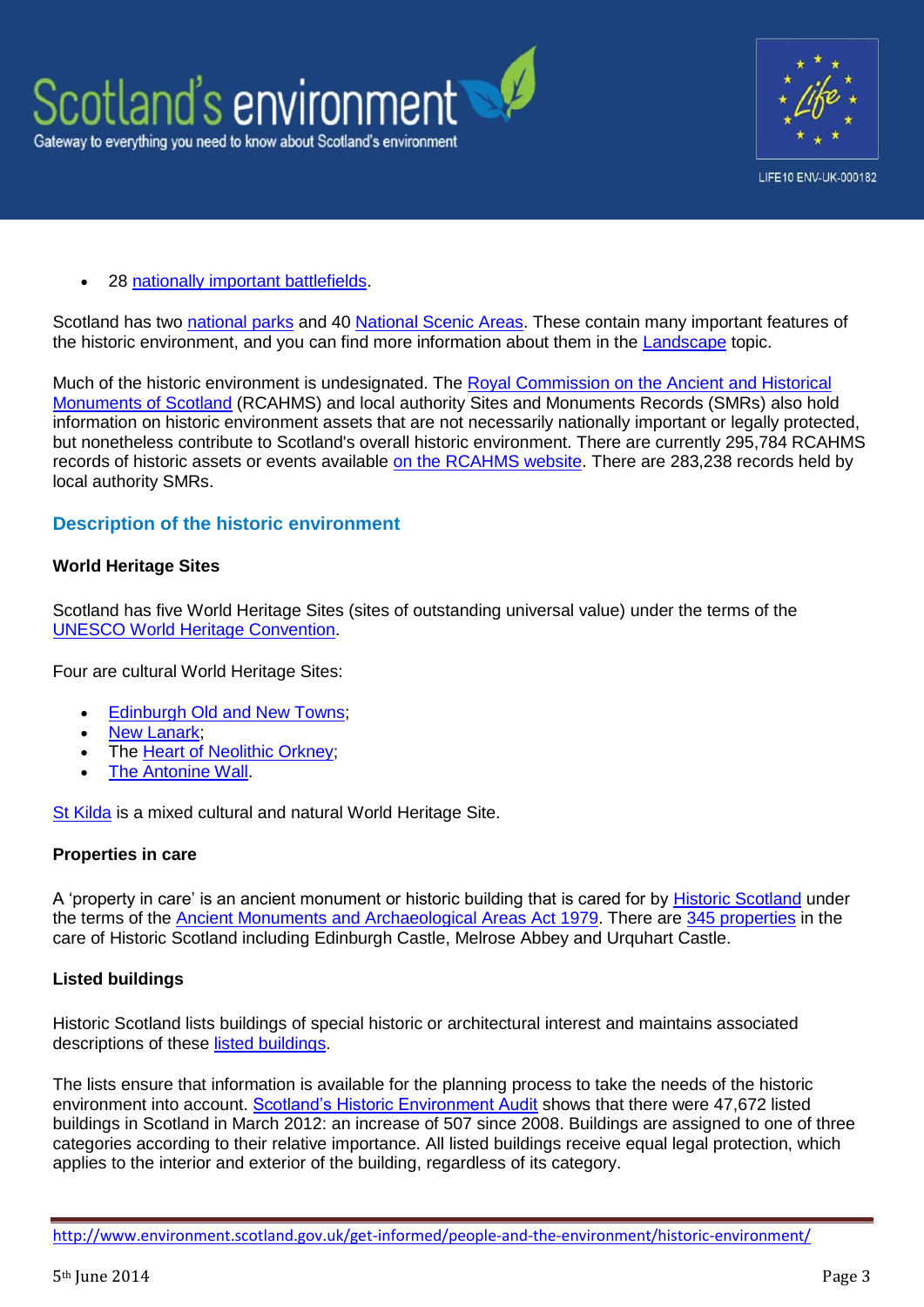

- **Category A**: buildings of national or international importance, either architectural, historic, or fine, little-altered examples of a particular period, style or building type (around 8% of the total).
- **Category B**: buildings of regional (or more than local) importance, or major examples of a particular period, style or building type, which may have been altered (around 50% of the total).
- **Category C**: buildings of local importance, lesser examples of any period, style or building type, as originally constructed or moderately altered, and simple traditional buildings that group well with others in categories A and B (around 42% of the total).

#### **Scheduled monuments**

Scheduled monuments are of national importance and are legally protected under the Ancient Monuments [and Archaeological Areas Act 1979.](http://www.legislation.gov.uk/ukpga/1979/46) Historic Scotland [keeps information](http://data.historic-scotland.gov.uk/pls/htmldb/f?p=2000:10:0) about monuments.

There were 8,205 scheduled monuments in Scotland in March 2012: an increase of 184 since 2008. The oldest scheduled monuments date from around 8,000 years ago – before farming began in Scotland. The most recent scheduled monuments include Second World War defences. In between, there are many different types of monuments, including prehistoric chambered cairns, Roman forts, early medieval carved stones and industrial mills. They may be visible as earthworks or other upstanding structural remains, but much of a monument may survive beneath the ground, often extending well beyond the visible remains.

# **Gardens and designed landscapes**

There are 390 sites on the [inventory of gardens and designed landscapes](http://www.historic-scotland.gov.uk/index/heritage/gardens.htm) in Scotland. Sites on the inventory are of national importance and should be taken into account during the planning process.

#### **Conservation areas**

Conservation areas are described by local planning authorities as "*areas of special architectural or historic interest, the character of which it is desirable to preserve or enhance*".

There were 645 [conservation areas](http://www.scotland.gov.uk/Publications/2005/03/29141519/15200) in Scotland in March 2012, compared to 636 in 2008.

#### **Wreck sites**

There are 16 nationally protected wreck sites across Scotland. Of these, [eight wreck sites](http://www.historic-scotland.gov.uk/index/heritage/wrecksites.htm) are designated by Scottish Ministers (through Historic Scotland) under the [Protection of Wrecks Act 1973.](http://www.legislation.gov.uk/ukpga/1973/33) Seven other offshore wrecks are scheduled under the [Ancient Monuments and Archaeological Areas Act 1979](http://www.legislation.gov.uk/ukpga/1979/46)*.* There is also a single wreck protected as a [Historic Marine Protected Area](http://www.historic-scotland.gov.uk/index/heritage/wrecksites.htm) under the [Marine \(Scotland\) Act 2010.](http://www.scotland.gov.uk/Topics/marine/seamanagement/marineact) Further information on Scotland's marine historic environment is contained in [Scotland's Marine Atlas.](http://www.scotland.gov.uk/Publications/2011/03/16182005/0)

#### **Battlefields**

There are 28 nationally important battlefields on the [Inventory of Scottish Battlefields.](http://www.historic-scotland.gov.uk/index/heritage/battlefields/battlefieldinventory.htm)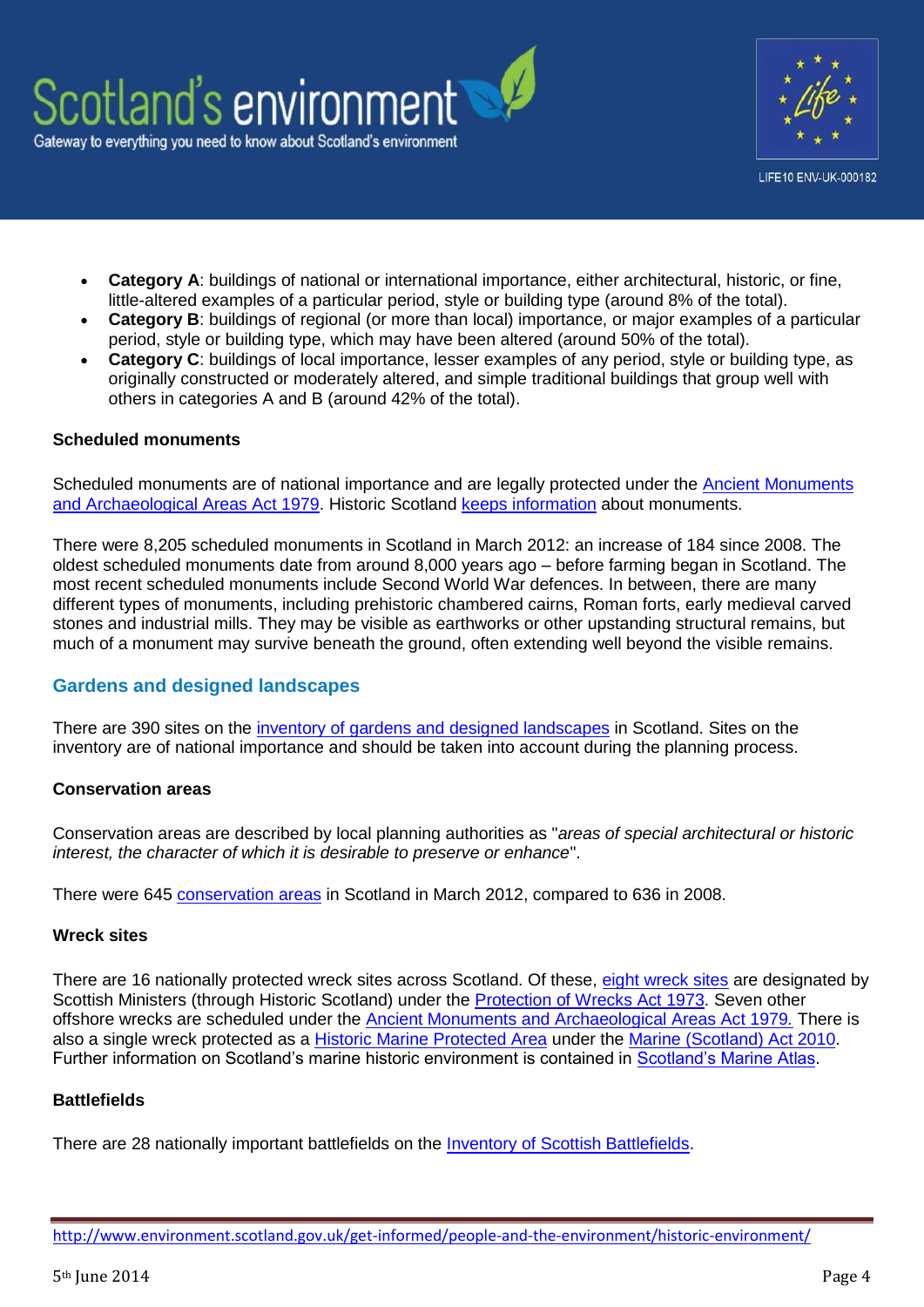



# **Undesignated assets**

Most of Scotland's historic environment is not protected by designation and is privately owned.

The scale of the undesignated built heritage is considerable.

- There are 125,685 archaeological monuments recorded by [RCAHMS,](http://www.rcahms.gov.uk/) of which only 9,967 are linked to scheduled monument designations. This suggests that 92% of known archaeological sites and monuments in Scotland are undesignated:
- RCAHMS holds 138,601 records relating to historic architecture. Of these, 71,232 records (51%) are not linked to listed building records;
- 455,000 Scottish homes were built before 1919, which means that one fifth (19%) of our housing stock is now over 90 years old. These properties comprise the bulk of the vernacular architecture that contributes to Scotland's unique character;
- RCAHMS holds 20,675 records relating to maritime heritage. However, there are only 16 protected wrecks in Scotland, suggesting that 99.9% of recorded maritime heritage is undesignated;
- Of the gardens and related sites (sundials, garden features etc) recorded by RCAHMS, 92% is undesignated:
- RCAHMS holds 297 records relating to battle sites or battlefields, only 28 of which are on the Inventory of nationally important battlefields.

## **Unprotected assets**

There are many different undesignated archaeological sites, monuments, areas of historical interest, historic landscapes, gardens and designed landscapes, woodlands and routes, such as drove roads, that are not protected by law. There are a number of reasons why a historic feature might not be designated, including not meeting the designation criteria, not yet being assessed or not yet being recorded.

## **State**

There is good information about the size and condition of some parts of Scotland's historic environment. However, it is difficult to assess the current and changing state of all of the elements that make up the historic environment because of a lack of nationally consistent trend data.

Scotland's historic environment is under pressure from human activities as well as from the weather. Inappropriate development and lack of maintenance can quickly reduce the value of buildings and other historic features.

# **Condition of the historic environment**

It is difficult to assess the current and changing state of all of the elements that make up the historic environment as a whole. However, the following information sources do provide some useful national data about the condition of various parts of the historic environment.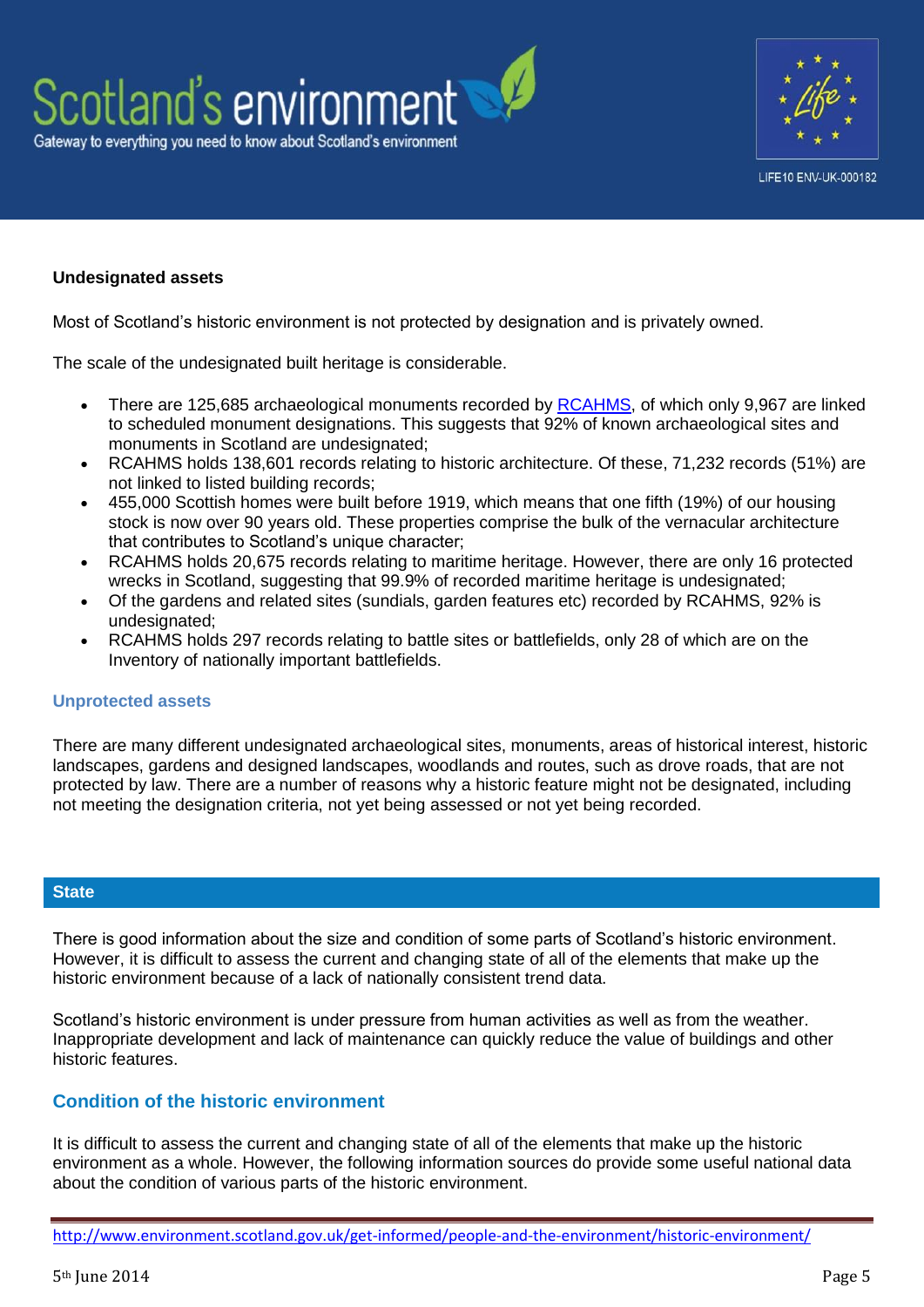



# **Condition of listed buildings**

The [buildings at risk register \(BARR\) for Scotland](http://www.buildingsatrisk.org.uk/) was established in 1990 and highlights buildings with architectural or historic significance throughout the country that are considered to be at risk. Buildings at risk are not necessarily in poor condition; they may simply be standing empty with no clear future use.

A [survey of category A listed buildings at risk](http://www.buildingsatrisk.org.uk/sites/default/files/publications/National%20Report%20BARR%202013%20-%20Final.pdf) in 2013 found that:

- 8.0% of A-listed buildings (nationally or internationally important) are at risk, compared to 8.2% in 2011 and 8.7% in 2009;
- A-listed buildings in rural areas are more likely to be at risk than those in urban areas;
- nine out of ten A-listed buildings at risk are vacant.

# **Condition of scheduled monuments**

Historic Scotland's Field Officer reports provide systematically generated, detailed data about the condition of [scheduled monuments.](http://www.historic-scotland.gov.uk/searchmonuments) The data do not represent the overall state of all ancient monuments. However, the range of issues faced by unscheduled monuments is likely to be very similar.

Scotland's Historic Environment Audit reported in 2012 that:

- the percentage of monuments in an 'optimal' or 'satisfactory' condition has increased over the last 13 years, from 82% to around 87%;
- there is a direct relationship between condition and risk, with monuments in an optimal or satisfactory condition likely to be associated with a low risk of deterioration;
- monuments are more frequently being assessed as at high or immediate risk of further deterioration: currently, around 12% of monuments fall into this category;
- condition varies significantly between each category of monument: prehistoric and Roman monuments are generally in a better condition than ecclesiastical, secular and industrial monuments;
- since standard scores were introduced in 1998, around 28% of scheduled monuments have shown an improvement in condition, with 26% showing a decline; while around 26% of monuments have shown a decrease in assessed risk, with a further 26% showing an increase.

# **Pressures affecting the historic environment**

A range of pressures affect the historic environment.

## **Development pressures**

Short-term objectives for the development of places for housing and other needs, such as energy generation and transport infrastructure, can result in inappropriate development and demolition, which can affect the character of a historic area or an individual building or monument.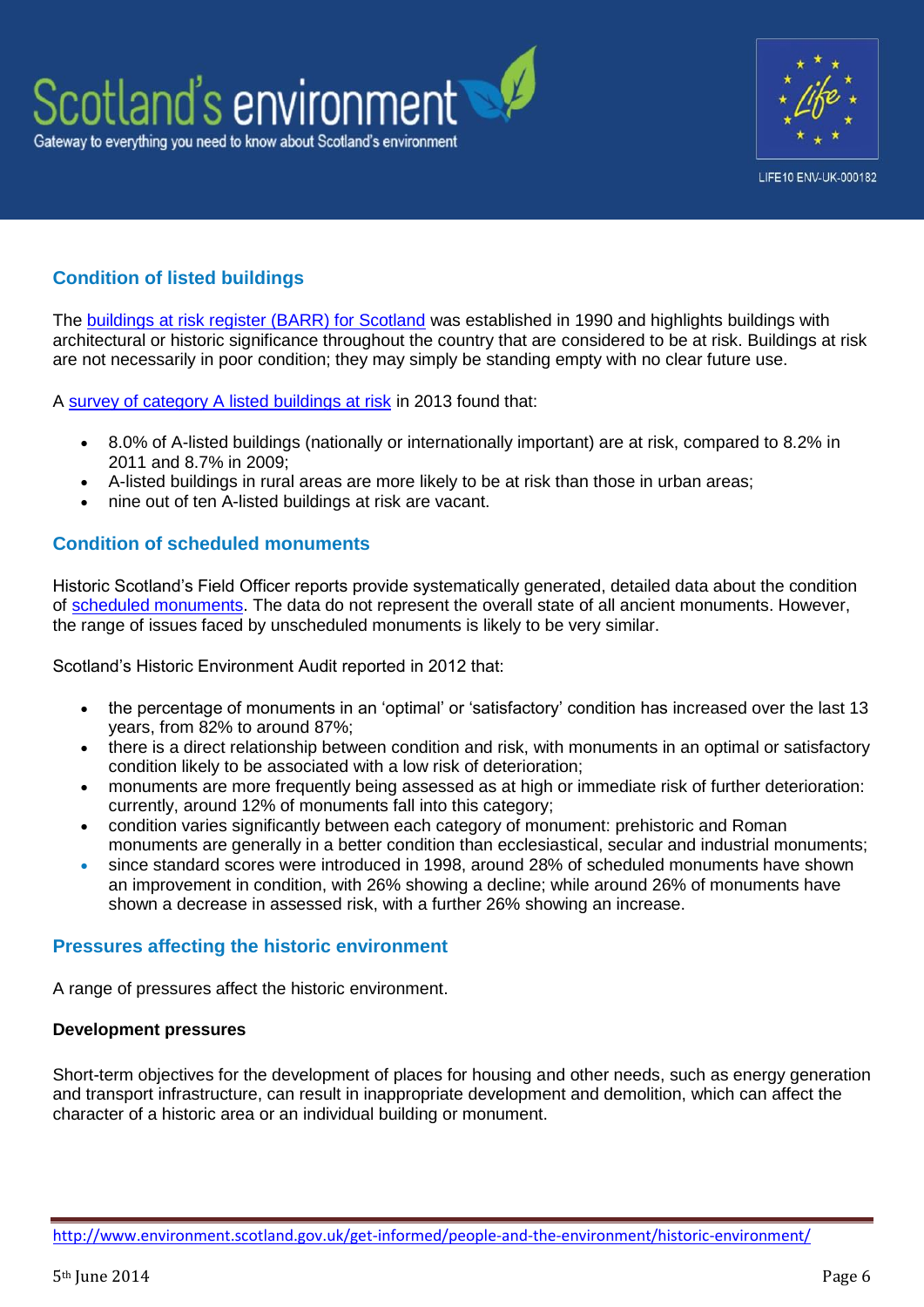



### **Maintenance**

More focus is needed on long-term sustainability and better repair and maintenance of traditional buildings. As our buildings get older, they require increasing levels of maintenance. Poorly executed repairs can also damage heritage value. The shortage of traditional skills, suitably qualified craftsmen and locally-available materials is an additional pressure on maintaining and repairing the historic environment.

#### **Land use**

Changing the way in which land is used and managed can put pressure on the historic environment. For example, light grazing by sheep is often a gentle and beneficial way of keeping monuments in good condition. By contrast, ploughing the site of a monument over successive years can lead to the archaeological remains being worn away, while the spread of tree roots and scrub can disturb and damage buried archaeological deposits and undermine masonry above ground.

#### **Climate change, coastal erosion and pollution**

It is projected that climate change will lead to Scotland becoming warmer, with drier summers and wetter autumns and winters. More rainfall will mean that traditional buildings will be wetter for longer periods of time, resulting in increased weathering of stone, rotting timbers and corrosion of metals.

Rising sea levels mean that coastal erosion is an increasing threat to heritage assets. Some of Scotland's most special sites, such as [Skara Brae](http://www.historic-scotland.gov.uk/propertyresults/propertyoverview.htm?PropID=PL_244&PropName=Skara%20Brae%20Prehistoric%20Village) in Orkney, are particularly at risk. Information about the impact of coastal erosion on Scotland's heritage is available from [The SCAPE Trust.](http://www.scapetrust.org/)

In the past, severe pollution in urban areas, particularly black soot and sulphur dioxide, caused significant damage to buildings. Although levels of these pollutants have fallen over recent decades, their effects continue to cause damage, particularly to materials such as sandstone, resulting in these materials being vulnerable to ongoing decay. Furthermore, poorly executed stone cleaning has had a damaging effect on some historic buildings.

## **Sustainability of traditional buildings**

Traditional buildings have embedded energy (the energy required to extract, process, manufacture, transport and install building materials). Although traditional buildings usually have a lower thermal performance than new buildings, continuing to use them can avoid some new carbon by reducing the need for new buildings.

Reducing greenhouse gas emissions associated with the upkeep of old buildings, while maintaining their cultural significance, is a challenge. All measures to improve energy efficiency in traditional buildings need to be considered carefully with thought given to the carbon footprint, lifespan and the sustainability of existing and replacement materials. In improving energy efficiency, it is important to avoid damaging effects on traditional buildings. For example, reducing air leakage in buildings to prevent heat loss may result in condensation and fungus growth, with damaging effects on the fabric of the building and the health of people using it.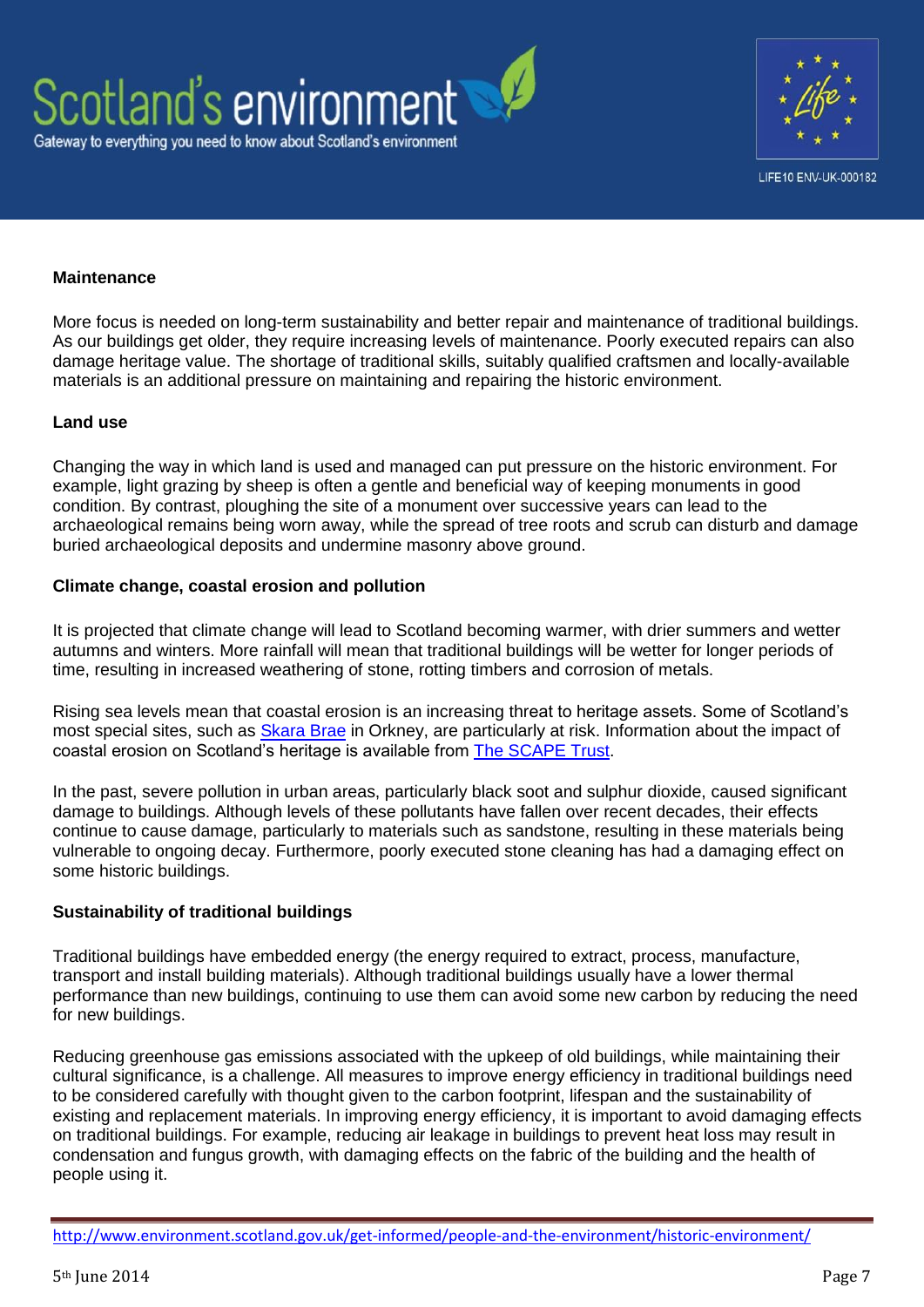



### **Visitors**

Tourism, leisure and sport can improve understanding and enjoyment of the historic environment and generate additional revenue for managing it. However, increased visitor numbers can also lead to pressures. For example, visitors can cause damage to heritage sites by wearing down the footpaths across sensitive features, or by lighting fires.

## **What is being done**

A [strategy for managing Scotland's historic environment](http://www.scotland.gov.uk/Publications/2014/03/8522) was published in 2014. It complements existing legal measures for protecting and managing buildings and other assets. There is significant investment in care and maintenance, but this often relies on a contribution from public funds or the National Lottery.

# **Policy and the law**

[Our Place in Time,](http://www.scotland.gov.uk/Publications/2014/03/8522) the first Historic Environment strategy for Scotland, was published in March 2014. It sets out a vision, definition and desired outcomes for our rich historic environment. It provides an overarching framework within which organisations can work together to achieve these positive outcomes.

The [Scottish Historic Environment Policy](http://www.historic-scotland.gov.uk/index/heritage/policy/shep.htm) (SHEP) is the Scottish Ministers' policy for the historic environment in Scotland. Other policies and guidance are also relevant to the historic environment, such as the recently published [policy statement on architecture and place-making,](http://www.scotland.gov.uk/Publications/2013/06/9811) [Scottish planning policy](http://www.scotland.gov.uk/Topics/Built-Environment/planning/Policy) and the [third national](http://www.scotland.gov.uk/Topics/Built-Environment/planning/National-Planning-Framework)  [planning framework.](http://www.scotland.gov.uk/Topics/Built-Environment/planning/National-Planning-Framework)

Legal measures for protecting the historic environment have been in place for many years and are routinely used by planning authorities to control local development. Recent improvements have been made to the law to make it easier for a wider range of people and organisations to manage the historic environment. For example, the [Historic Environment \(Amendment\) \(Scotland\) Act 2011](http://www.legislation.gov.uk/asp/2011/3/contents/enacted) tackles some long-standing practical issues and makes it easier for owners, tenants, businesses, the voluntary sector and the regulatory authorities to manage and care for the historic environment.

#### **Management**

Developing a better picture of Scotland's entire historic environment is important for making decisions about how it should be managed. The [Historic Land-use Assessment](http://hla.rcahms.gov.uk/) (HLA) is an ongoing project undertaken by RCAHMS and Historic Scotland. It is designed to map past and present land use across Scotland to help us understand how today's landscape has been influenced by human activities in the past. By March 2012 around 80% of Scotland had been mapped using HLA.

The development-planning process helps to manage change in the historic environment. Many developments do not have a significant impact on the historic environment but, when they do, concerns must be considered. A local authority may impose a condition on a development to protect the historic environment and, in rare instances, may refuse a planning application.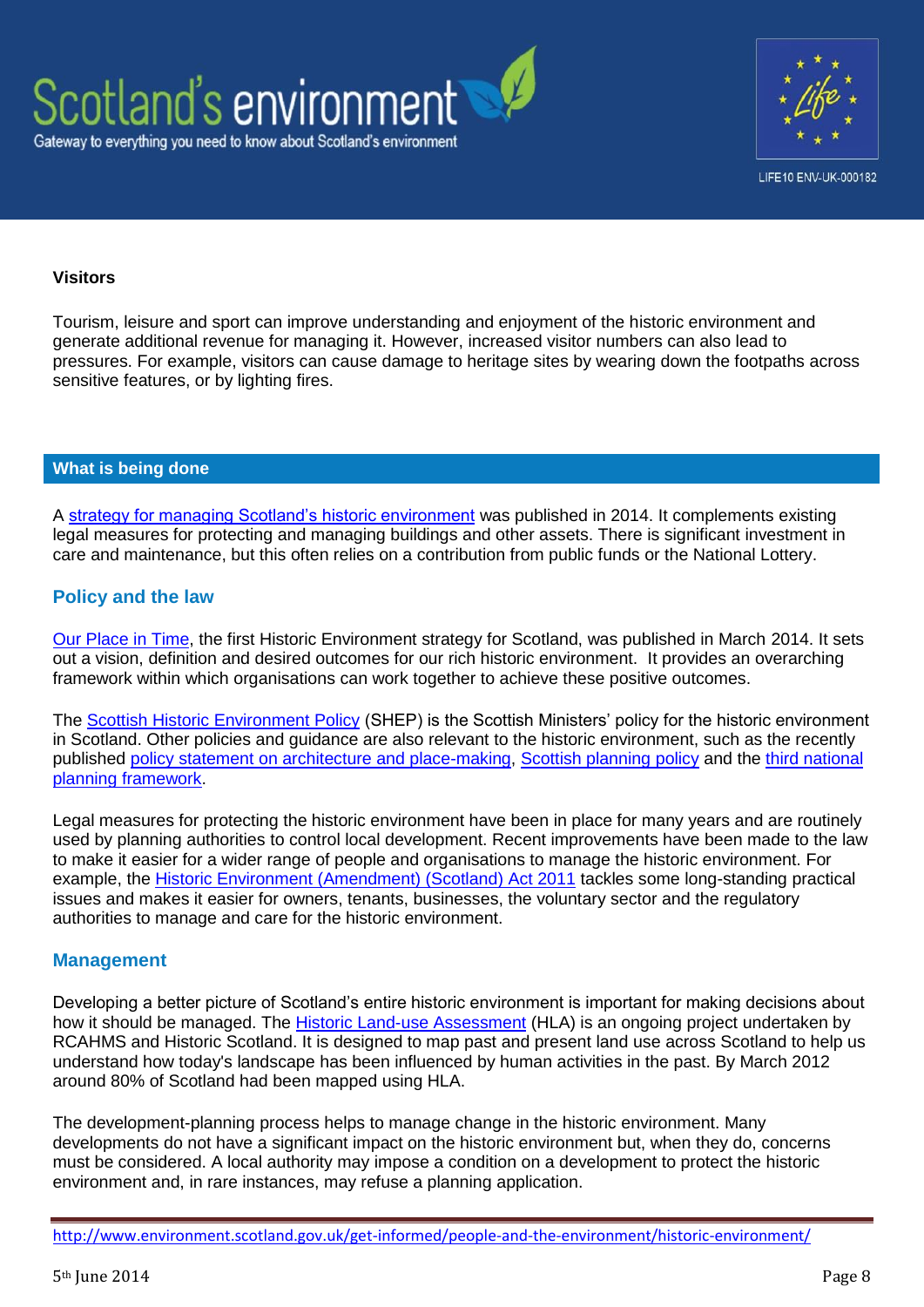



You can find Scottish Government planning performance statistics on the [Scottish Government](http://www.scotland.gov.uk/Topics/Statistics/Browse/Planning/Publications) website.

Specific procedures in place for protecting the historic environment include [listed building consent,](http://www.historic-scotland.gov.uk/index/heritage/historicandlistedbuildings/listed-building-consent.htm) [conservation area consent,](http://www.scotland.gov.uk/Topics/Built-Environment/planning/Appeals/whatwedo/planningandrelatedappeals/lbandconservationarea) and [scheduled monument consent.](http://www.historic-scotland.gov.uk/index/heritage/searchmonuments/scheduledmonumentconsentprocess.htm) In addition, Historic Scotland publishes [guidance on managing change in the historic environment](http://www.historic-scotland.gov.uk/index/heritage/policy/managingchange.htm) for planning authorities and other interested parties, including owners.

Usually, unlisted buildings in conservation areas also have protection through conservation area consent, because this consent is normally required before unlisted buildings in conservation areas can be demolished.

Climate change could damage Scotland's historic environment, and a lot of effort is being made to raise awareness of the risks so that action can be taken to protect valuable assets. The [UK Climate Change Risk](https://www.gov.uk/government/publications/uk-climate-change-risk-assessment-government-report)  [Assessment](https://www.gov.uk/government/publications/uk-climate-change-risk-assessment-government-report) and SEPA's [National Flood Risk Assessment](http://www.sepa.org.uk/flooding/flood_risk_management/national_flood_risk_assessment.aspx) are two examples of comprehensive studies that have significantly raised awareness of the potential risks, impacts and adaptations.

# **Investment**

Each year we spend more than a billion pounds on our historic environment. Funding for the historic environment comes from a wide variety of sources in the private, public and voluntary sectors.

- Private investment is the largest source of funding for the historic environment in Scotland: most historic buildings and places are privately owned, so it is critical that private owners are able to invest enough to maintain them. [Research undertaken in](http://www.heacs.org.uk/documents/2009/ecotec.pdf) 2008 and [updated in 2013](http://www.historic-scotland.gov.uk/reconomiimpact-ecorys2013.pdf) suggests that the [best](http://www.historic-scotland.gov.uk/reconomiimpact-ecorys2013.pdf)  [current estimate of annual spend on repairing and maintaining historic buildings](http://www.historic-scotland.gov.uk/reconomiimpact-ecorys2013.pdf) (including historic industrial and commercial buildings and infrastructure) is £1.1 billion.
- In 2012-13, the Scottish Government through Historic Scotland spent £80.6 million on the historic environment, including £33.7 million in income from properties in care.
- The [Chartered Institute of Public Finance and Accountancy](http://www.cipfa.org/) (CIPFA) figures show that local authorities' net expenditure on heritage was £7.6 million in 2011-12.
- Grant aid is a major incentive for conserving built heritage, regenerating our town centres, creating work in the construction industry and supporting tourism. Between 2003 and 2013, Historic Scotland awarded grants of more than £133 million that assisted with the cost of repairs worth more than £580 million. For every £1 Historic Scotland awards in grant funding, an additional £4.50 is provided from other sources, further benefitting the Scottish economy. An independent assessment of the [impact of](http://www.historic-scotland.gov.uk/grantsimpact)  [historic environment grants](http://www.historic-scotland.gov.uk/grantsimpact) showed that they have a wide range of social, cultural and economic benefits.
- The [Heritage Lottery Fund](http://www.hlf.org.uk/Pages/Home.aspx) awarded a total of £29.6 million to 107 different heritage projects in Scotland in 2011-12.
- Some of Scotland's most important historic places are in the care of charitable trusts, and the voluntary sector plays a vital role in caring for the historic environment in Scotland. For example, in 2011-12 the [National Trust for Scotland's](http://www.nts.org.uk/Home/) total expenditure was £42.1 million.

Investment is also being used to support, develop and promote Scotland's [traditional building skills and the](http://conservation.historic-scotland.gov.uk/)  [use of traditional building materials.](http://conservation.historic-scotland.gov.uk/) Historic Scotland has helped to develop new specialist vocational qualifications and launched the [Traditional Building Health Check scheme](http://conservation.historic-scotland.gov.uk/healthcheckscheme) in partnership with CITB-Construction Skills Scotland.